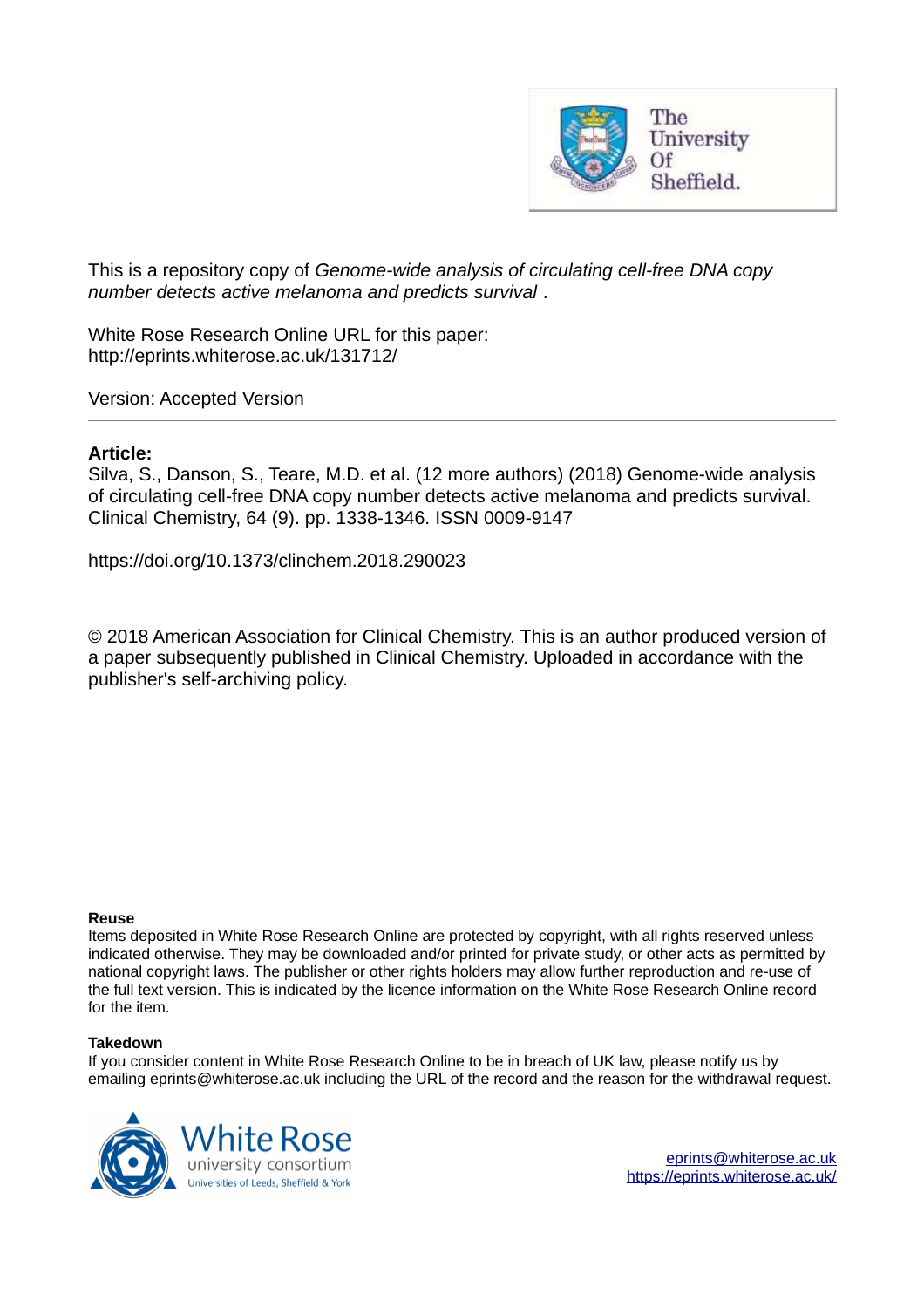- **Title: Genome-wide analysis of circulating cell-free DNA copy number detects active**
- **melanoma and predicts survival.**
- 
- **Running title**: CfDNA detects melanoma and predicts survival
- 
- 6 **Authors:** S Silva<sup>\*1</sup>, S Danson<sup>\*1</sup>, MD Teare<sup>2</sup>, F Taylor<sup>1</sup>, J Bradford<sup>3</sup>, AJG McDonagh<sup>4</sup>, A Salawu<sup>1</sup>,
- 7 G Wells<sup>5</sup>, G J Burghel<sup>6</sup>, I Brock<sup>7</sup>, D Connley<sup>7</sup>, H Cramp<sup>7</sup>, D Hughes<sup>8</sup>, N Tiffin<sup>8</sup>, A Cox<sup>\*7</sup>.
- **\*these authors contributed equally to this work**
- 

## **Affiliations list:**

- 11<sup>1</sup> Academic Unit of Clinical Oncology and Sheffield Experimental Cancer Medicine Centre,
- 12 University of Sheffield, Sheffield, S10 2SJ, UK; <sup>2</sup> School of Health and Related Research,
- 13 University of Sheffield, Sheffield, S1 4DA, UK; <sup>3</sup> Academic Unit of Molecular Oncology Sheffield
- Medical School, University of Sheffield, Sheffield, S10 2RX, UK; current addres: Almac
- 15 Diagnostics, 19 Seagoe Industrial Estate, Craigavon, BT63 5QD, UK; <sup>4</sup> Department of
- 16 Dermatology, Royal Hallamshire Hospital, Sheffield, S10 2JF, UK; <sup>5</sup> Sheffield Genetic Diagnostics
- 17 Group, Sheffield Children's NHS Foundation Trust, Western Bank Sheffield, S10 2TH, UK; <sup>6</sup>The
- Manchester Centre for Genomic Medicine, Manchester University NHS Foundation Trust,
- 19 Manchester, M13 9WL, UK; <sup>7</sup> Academic Unit of Molecular Oncology, Sheffield Medical School,
- 20 University of Sheffield, Sheffield, S10 2RX, UK; <sup>8</sup> Department of Histopathology, Royal Hallamshire
- Hospital, Sheffield, S10 2JF, UK
- 

# **Corresponding author**:

- Dr Shobha Silva
- Weston Park Hospital,
- Whitham Road,
- Sheffield, S10 2SJ,
- UK
- Phone: + 44 114 226 5000
- Fax: + 44 114 226 5364
- email: [s.silva@sheffield.ac.uk](mailto:s.danson@sheffield.ac.uk)
- 
- **Key words:** circulating cell-free DNA, copy-number, melanoma, highly parallel sequencing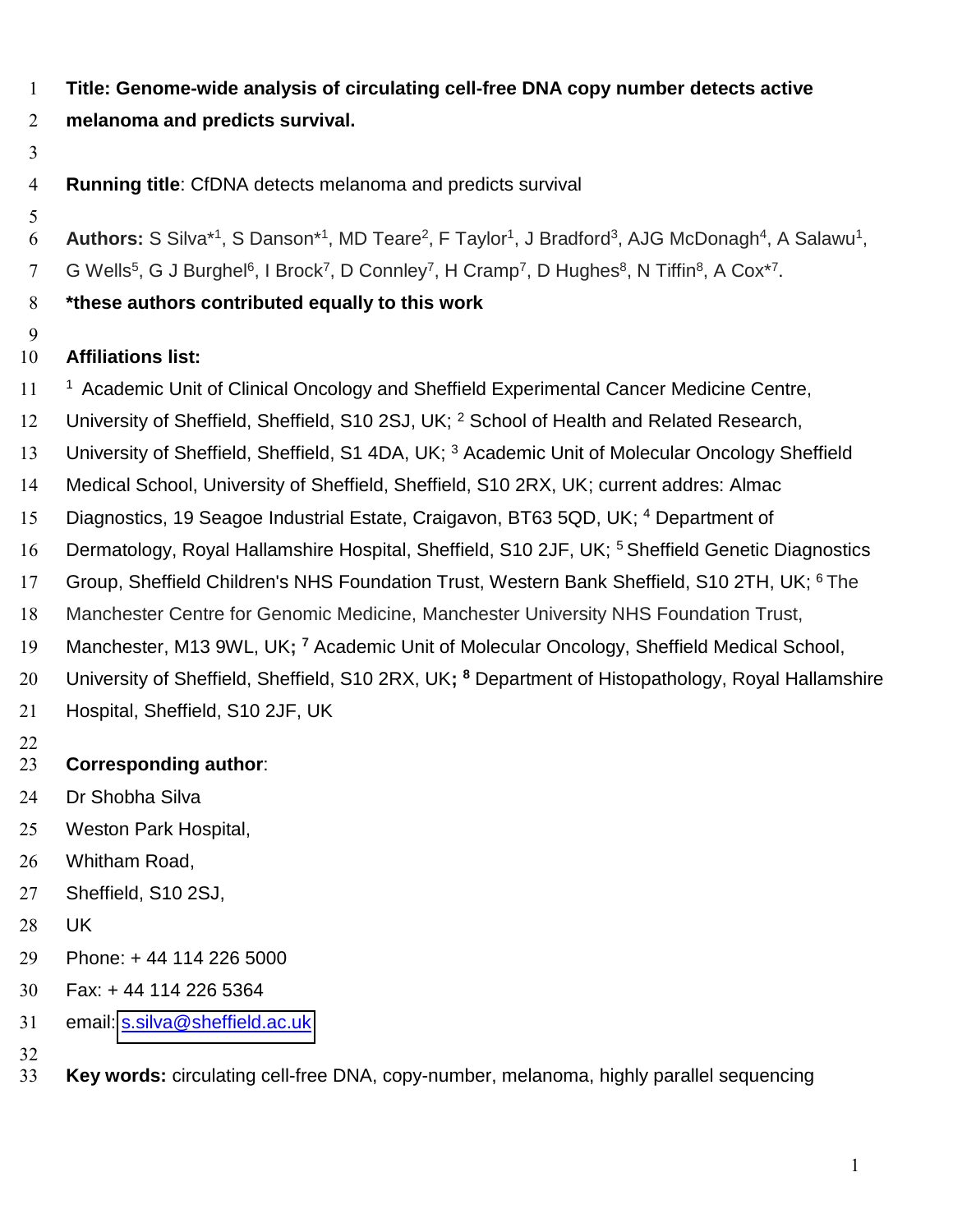.

## **List of abbreviations:**

- BRAF B-Raf proto-oncogene, serine/threonine kinase MEK mitogen-activated protein kinase kinase 1 cfDNA circulating cell-free DNA CTLA4 cytotoxic T-lymphocyte associated protein 4 PD1 programmed cell death 1 LDH lactate dehydrogenase ctDNA tumour-derived DNA EDTA ethylenediaminetetraacetic acid PCR polymerase chain reaction GAPDH glyceraldehyde-3-phosphate dehydrogenase
- Mb mega-base
- FFPE formalin-fixed paraffin-embedded
-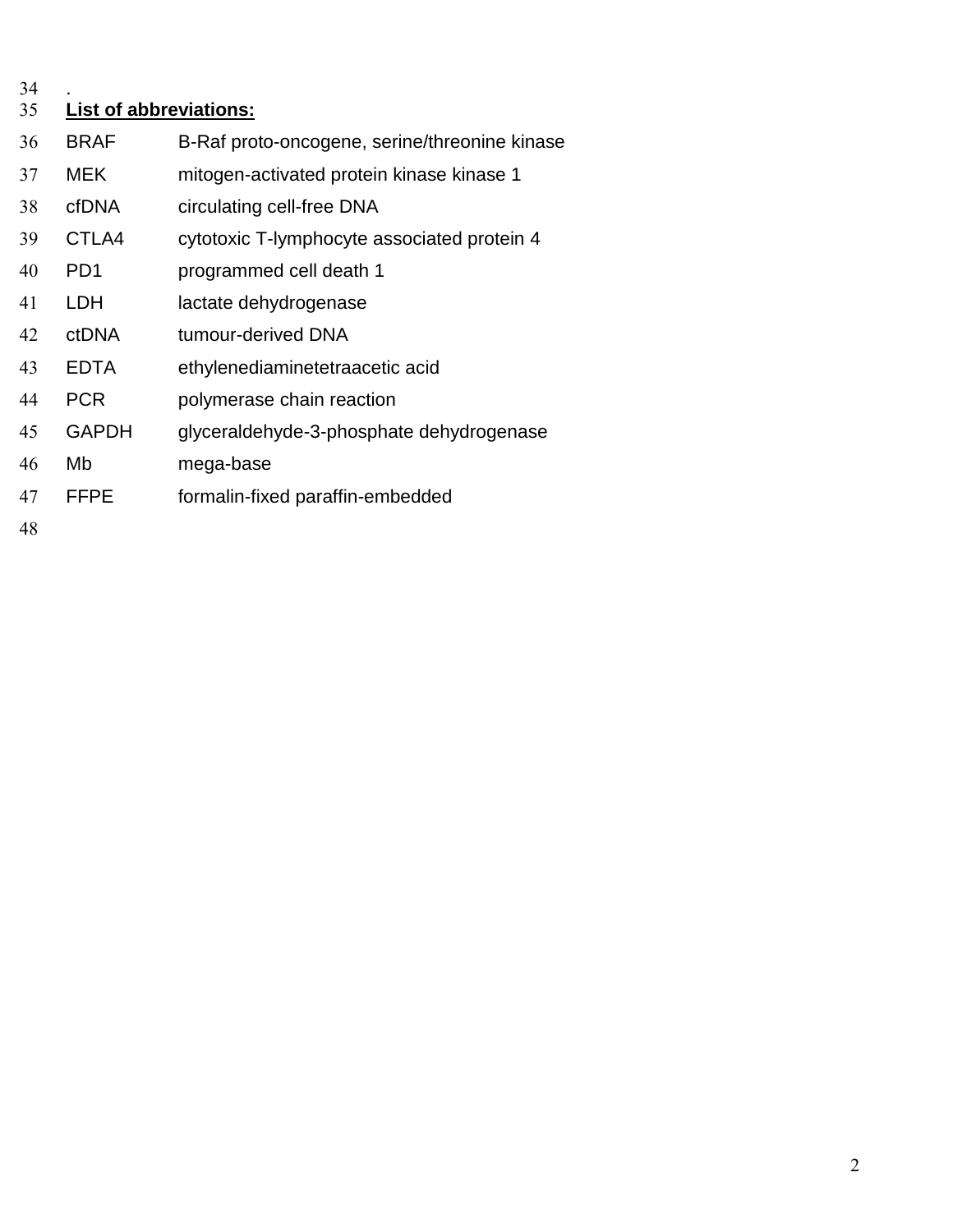- **Abstract**
- 

Background:

A significant number of melanoma patients develop local or metastic recurrence, and early

detection of these is vital to maximise benefit from new therapies such as inhibitors of BRAF and

MEK, or immune checkpoints. This study explored the use of novel DNA copy number profiles in

- circulating cell-free DNA (cfDNA) as a potential biomarker of active disease and survival.
- 
- Patients and Methods:

Melanoma patients were recruited from oncology and dermatology clinics in Sheffield, UK and

cfDNA was isolated from stored blood plasma. Using low-coverage whole genome sequencing, we

created copy-number profiles from cfDNA from 83 melanoma patients, 44 of whom had active

disease. We used scoring algorithms to summarize copy-number aberrations, and investigated

their utility in multivariable logistic and Cox regression analyses.

## Results:

The copy number aberration score (CNAS) was a good discriminator of active disease (odds ratio

3.1, (95% confidence interval 1.5, 6.2; p=0.002), and CNAS above or below the 75<sup>th</sup> percentile

67 remained a significant discriminator in multivariable analysis for active disease ( $p=0.019$ , with area

under Receiver-Operator Characteristic curve of 0.90). Additionally, mortality was higher in those

69 with CNAS above the 75<sup>th</sup> percentile, compared to those with lower scores (HR 3.4, 95%CI 1.5 – 7.9, p=0.005), adjusting for stage of disease, disease status (active/resected), BRAF status and

cfDNA level.

Conclusion:

This study demonstrates the potential of a de novo approach utilising copy-number profiling of

cfDNA as a biomarker of active disease and survival in melanoma. Longitudinal analysis of copy-

- number profiles as an early marker of relapsed disease is warranted.
-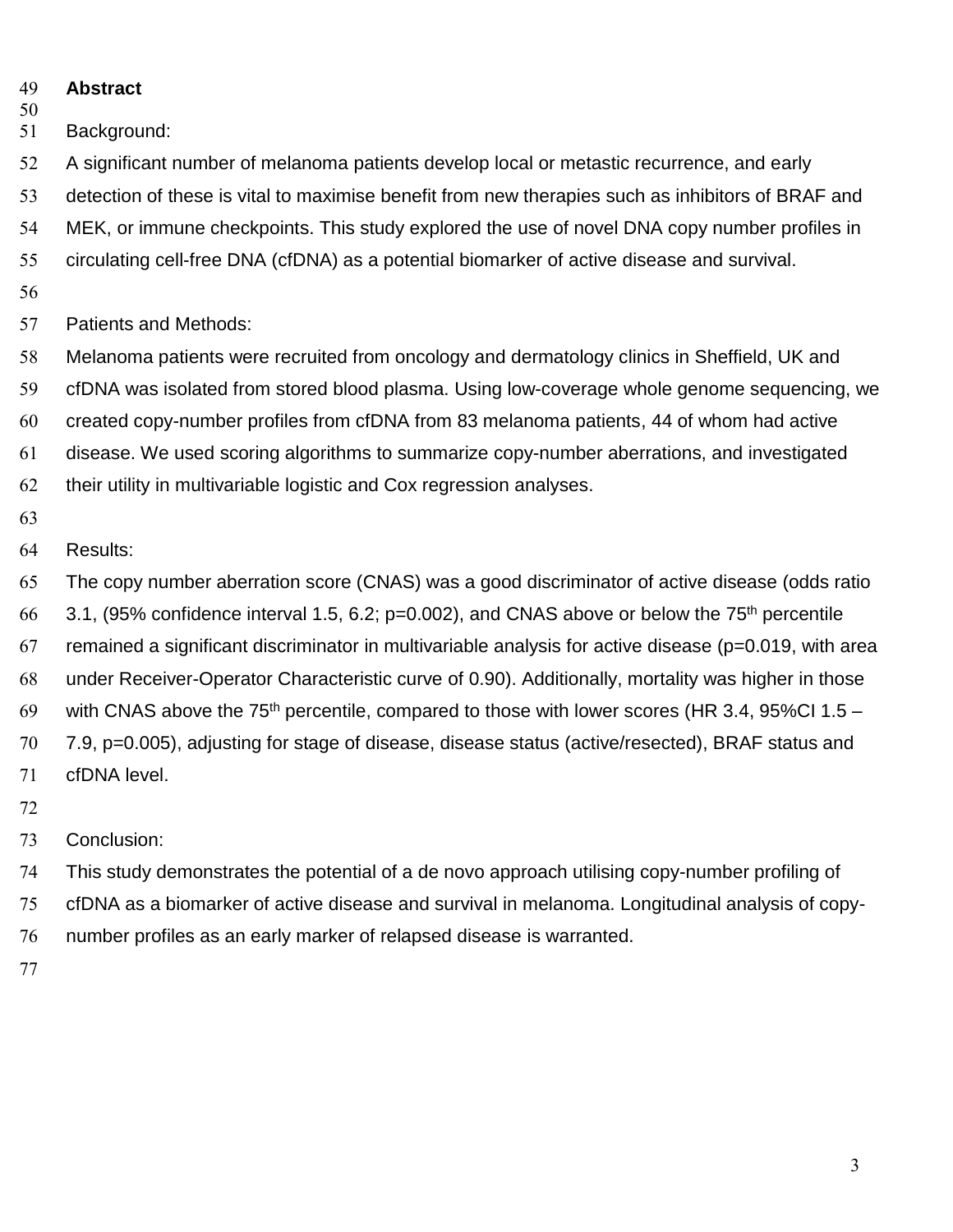#### **INTRODUCTION**

Melanoma is the most aggressive form of skin cancer, and is increasing in incidence throughout the developed world, with around 15,900 new cases and 2,285 deaths from melanoma in the UK in 2015 [1]. Prognosis is known to correlate with Breslow thickness, the presence of tumour ulceration and mitotic rate [2]. Patients with thicker melanomas (defined as >2mm with ulceration or >4mm without ulceration) have >50% chance of relapse [3].

The cornerstone of treatment for loco-regional disease is surgery. However, a significant number of patients later develop local or systemic recurrence. Advanced disease is usually fatal. Until 2011, standard palliative chemotherapy was single agent dacarbazine with a response rate of just 10- 15%. Response rates have since improved with the advent of BRAF (B-Raf proto-oncogene, serine/threonine kinase) inhibitors, mitogen-activated protein kinase kinase 1 (MEK) inhibitors [4,5] and immune checkpoint inhibitors that target cytotoxic T-lymphocyte associated protein 4 (CTLA4) and programmed cell death 1 (PD1) [6,7]. Early detection of metastatic relapse (if possible prior to onset of clinical symptoms) is vital to maximise the benefit from the new therapies. At the present time this relies heavily on imaging, but a blood test has the potential to be more sensitive and cost-effective. Although the lactate dehydrogenase (LDH) blood test has been previously used as a prognostic marker, it is not a clinically useful marker of disease status [2] and better biomarkers of relapse need to be identified.

Plasma cfDNA provides an easily accessible source of tumour-derived DNA (ctDNA). Raised levels of cfDNA are seen in many clinical conditions, when compared with healthy controls [8 -10], and ctDNA has been detected in the plasma of patients with melanoma [11]. An increase in the overall amount of tumour-derived DNA in the plasma is frequently correlated with metastatic disease and relapse, and studies have shown that that tumour specific circulating DNA levels correlate with tumour burden and relapse following treatment [12-14]. Somatic genomic aberrations characteristic of the tumour DNA can frequently be seen in the ctDNA [15]. A number of high-profile publications have demonstrated the potential utility of using genomic profiling techniques to provide biomarkers of metastatic disease and acquired resistance that can capture tumour evolution and heterogeneity [16-18]. Copy number abberations (comprising deletions or duplications of large segments of DNA, ranging in size from a few kilobases to entire chromosomes) are abundant in malignant melanoma [19]. Such aberrations occur throughout the genome and can be detected by whole-genome highly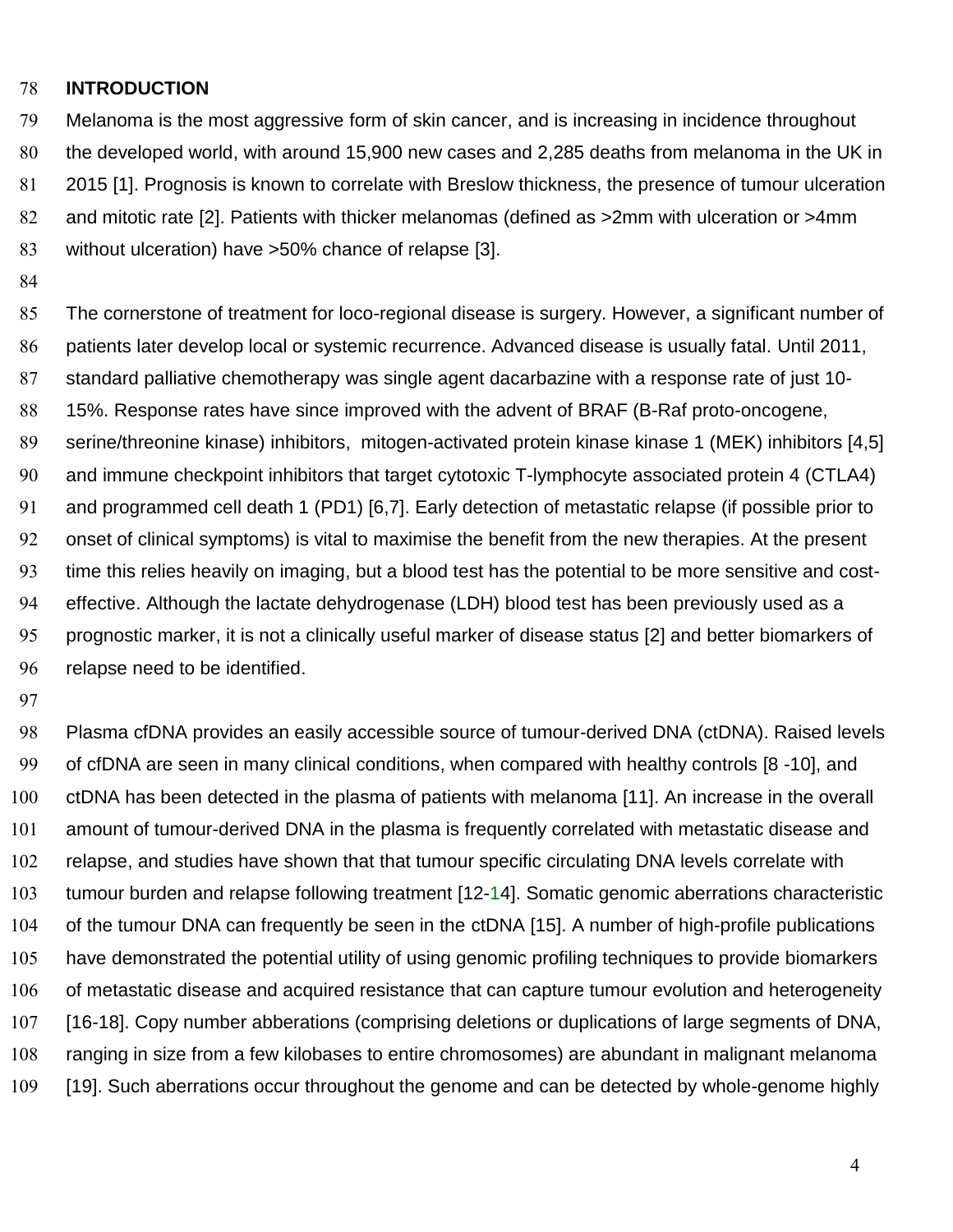parallel sequencing at low coverage, in contrast to single nucleotide mutations, the detection of

which requires high-coverage targeted sequencing. Copy number analysis in cfDNA therefore has

great potential as a source of biomarkers in melanoma.

We carried out a feasibility study for patient recruitment, cfDNA sample collection, yield and stability. To investigate the potential usefulness of low coverage cfDNA sequencing for relapse detection in melanoma, we investigated whether cfDNA copy-number profiles could be used to differentiate melanoma patients with active disease from those with recently resected disease.

### **MATERIALS AND METHODS**

- 
- Patients

Patients were recruited from Dermatology and Oncology outpatient clinics in Sheffield and Barnsley Hospitals, United Kingdom over an eighteen month period. Eligible patients had a confirmed 124 diagnosis of cutaneous melanoma of any stage (AJCC melanoma of the skin staging,  $7<sup>th</sup>$  edition), 125 and no chemotherapy exposure within the previous four weeks. Patients with either active unresected disease, or prior resection of their primary tumour or metastatic disease with clear margins within four weeks of recruitment, were included. Healthy control subjects were co-habiting 128 partners of study patients or siblings of study patients with no previous cancer diagnosis. All participants gave informed consent and the study was approved by the local research ethics committee (REC10/H1003/72).

- 
- Circulating DNA extraction and quantification

Plasma was prepared from blood collected in EDTA vacutainers and processed within 2 hours of collection, by centrifugation at 800g for 10 minutes at 4°C, followed by ce ntrifugation at 1600g for 135 10 minutes at 4°C. Aliquotted plasma was stored at -80°C, and centrifuged at 16 00g prior to extraction of cfDNA.

Circulating DNA was extracted from 1-2ml plasma from 83 melanoma patients on two occasions; in 2009 using an established in-house phenol-chloroform-based method[20] and in 2016 using the QIAamp circulating nucleic acid kit (QIAGEN®) according to the manufacturer protocol, but using a 200ul elution volume. cfDNA levels were quantified by SYBR green quantitative real-time PCR (Life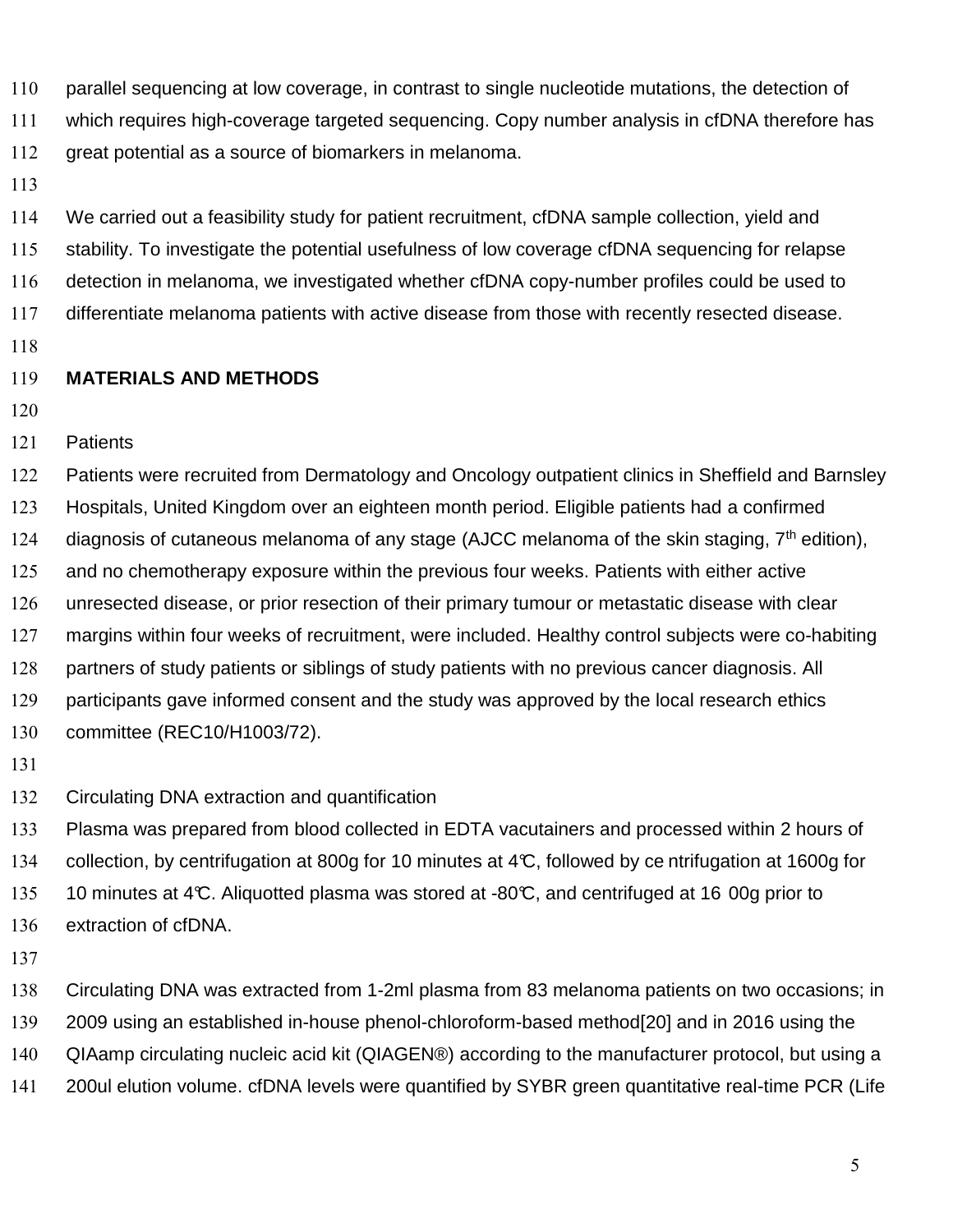Technologies), based on an 87bp amplicon in the GAPDH gene. DNA was extracted from patient tumour and blood lymphocyte samples using Qiagen FFPE and Blood DNA kits respectively, and was quantified using QUBIT dsDNA BR fluorometric quantitation. Tumour FFPE material was available for 47 cases, and 21 of these (45%) were previously found to be BRAF V600E mutation positive by Sanger sequencing (Supplemental Methods).

Whole-genome library preparation and highly-parallel sequencing

Tumour and lymphocyte DNA samples were sheared to achieve a target size of 200bp. DNA libraries were prepared using the Ultra II library-prep kit (New England Biolabs®), following the manufacturer's protocol. Libraries were multiplexed in equimolar amounts at 48 samples per flow cell of the Illumina HiSeq-2500®. Samples of melanoma MDA-MB-435 cell line DNA were included in each sequencing run to assess inter-run variability. The software CNANORM was used to generate copy number ratios for cfDNA and tumour DNA for 1 Mb windows across the genome

- (see Supplemental Methods).
- 

Calculation of copy number aberration and extreme copy number aberration scores

Z-scores for each 1Mb window were calculated by standardizing the copy number ratio to the mean

copy-number ratio from a cohort of 20 healthy controls (mean ratio 1.00059, standard deviation

0.0049). These controls were relatives (partners or siblings) of melanoma patients recruited to the

Markers of Relapse in Melanoma study (REC14/YH/1275). A CNAS was then calculated for each

cfDNA sample by summing the square of Z-scores across the genome, as described by Heitzer et

al [21]. In addition, we estimated a score based on high-amplitude aberrations ("eCNAS"), by

164 summing the squares of the 95-99<sup>th</sup> percentile of the standardized z-scores, an approach similar to

that used in the plasma genomic abnormality score [22].

#### Statistical analyses

Univariable logistic regression analyses comparing active and resected melanoma included log CNAS, log eCNAS, log cfDNA level (ng/ml plasma), stage at recruitment (coded as binary I/II vs.

III/IV), age at recruitment, gender and BRAF V600E mutation status. Significant variables (p<0.05)

were included in a multivariable logistic regression, and predicted probabilities based on the model

were used to generate Receiver-Operator Characteristic curves.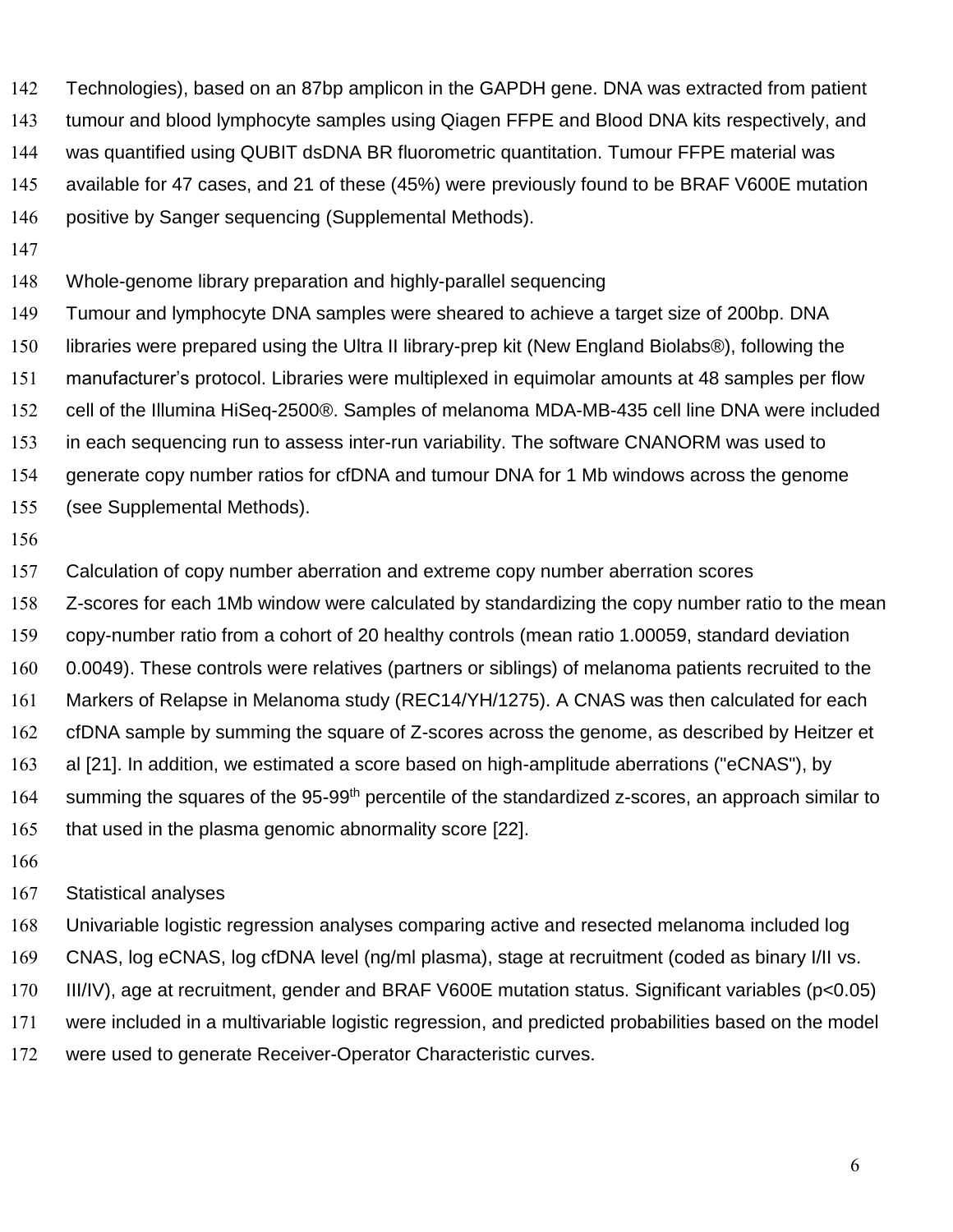Patient deaths were determined from hospital records, up to a last date of follow-up of 16.08.17.

Survival times were plotted using the Kaplan Meier method, and hazard ratios derived in a Cox

regression framework with adjustment for time from diagnosis to recruitment. Tumour-related

factors significant at the p<0.05 level were included in a multivariable survival analysis All analyses

were implemented in Stata (version 12) and statistical tests were two-sided.

### **RESULTS**

## **Characteristics of melanoma patients with active or recently-excised disease**

The demographic and clinical characteristics of the study subjects are shown in Supplemental Table 1. Over an 18 month period, 108 eligible patients were approached and 83 (77%) recruited, the majority (75%) through oncology clinics. Thirty-nine cases had recently excised disease, with median (range) time since excision of 25 (10-71) days. Forty-four cases had active unresected melanoma with 95% of these being stage III or stage IV disease at the time of recruitment (Supplemental Table 1). In total, 28 patients (34%) had stage I/II disease and 55 (66%) had stage III/IV disease. Twenty-eight (34%) of the 83 patients remained alive at the data analysis cut-off. 

**Circulating cfDNA levels were stable after long-term plasma storage and were higher in** 

### **patients with active disease**

The yields of cfDNA extracted from stored blood plasma samples at two timepoints 7 years apart

- were highly comparable (Spearman's correlation for log cfDNA level=0.75, p<0.0001;
- Supplemental Figure 1), with a median drop in yield of 2.8 (interquartile range 0.6-6.2) ng/ml
- plasma over that time period. The drop in yield was slightly higher in those with stage III/IV disease
- compared to those with stage I/II disease (p=0.02), but there was no differential drop between
- active or resected disease (p>0.05). We carried out a pilot analysis to demonstrate that the BRAF
- V600E mutation could be detected in the cfDNA, and found that 14 of 76 (18%) cfDNA samples
- successfully amplified were mutation positive, including 6 with recently resected disease.
- 
- 201 As expected, melanoma patients (n= 83) had higher levels of cfDNA compared to control subjects
- 202  $(n= 75)$  (p=0.004), and patients with active disease (n=44) had higher levels of cfDNA (median
- (range) 11.5 (0.9-114.3) ng/ml) compared to those who had previously excised disease (n=39;
- median (range) 5.8 (1.4-19.6) ng/ml; p=0.004; Supplemental Figure 2, Supplemental Table 2). The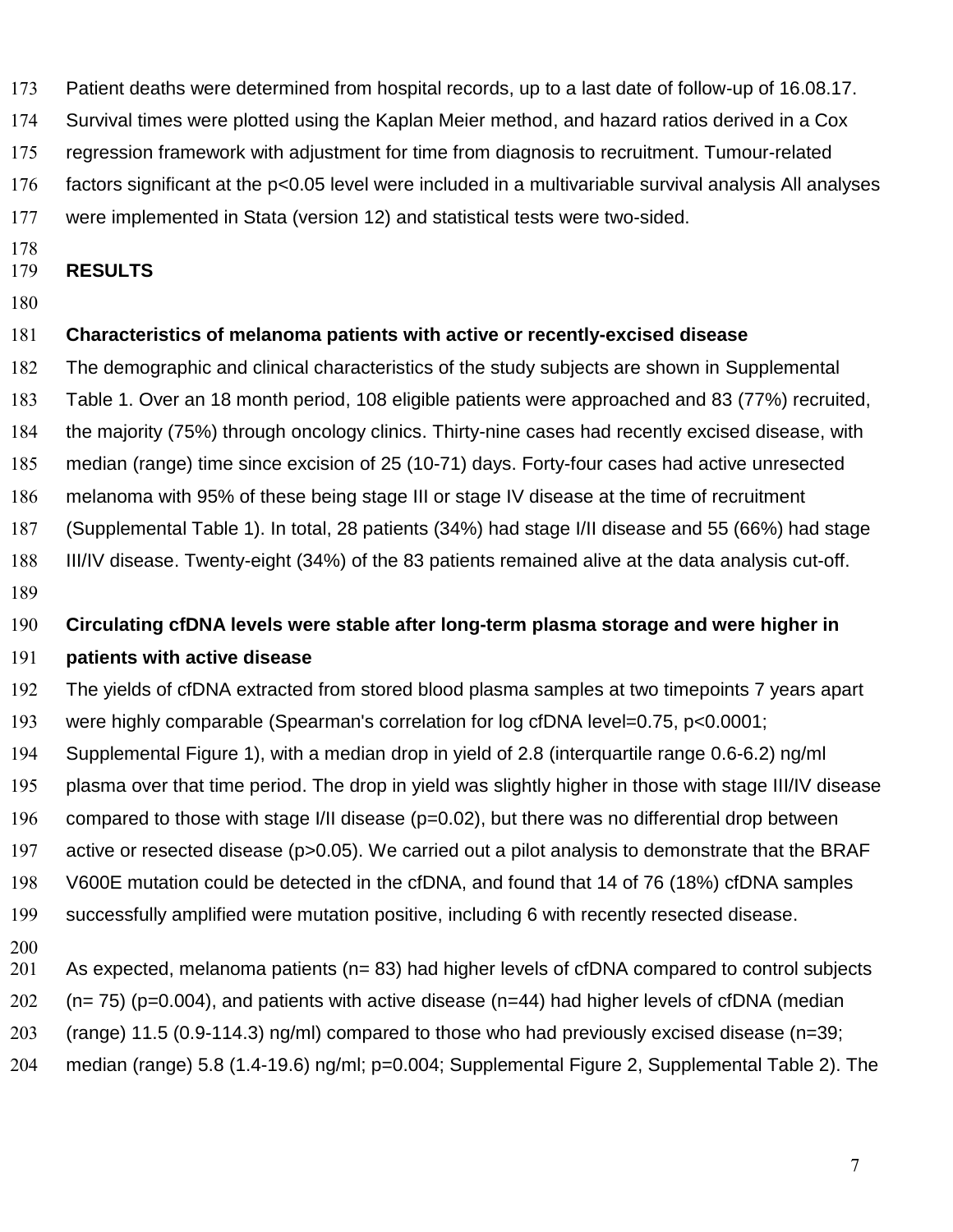- cfDNA levels in those with recently excised disease were similar to those in healthy controls (n=75; median (range) 5.3 (0.7-33.7) ng/ml; p=0.45; Supplemental Figure 2).
- 

### **Low coverage copy number analysis of cfDNA**

All 83 cfDNA samples were successfully sequenced, with a median of 15.3 million reads per sample (range 6.6–36.1 million reads). On average, 89% of reads aligned to the human reference-genome GRCh38, with a range of 0.1-0.9X coverage of the genome (median 0.4X coverage). Genomic DNA extracted from the melanoma cell line MDA-MB-435 was analysed on 10 sequencing runs, and the eCNAS and CNAS were calculated to quantify the gains and losses genome-wide (Supplemental Figure 3). The CNAS yielded highly reproducible results (coefficient of 215 variation (CV)=0.098), although the eCNAS score was more variable (CV=0.60). To estimate assay sensitivity, 12ng each of serial dilutions of MDA-MB-435 DNA in lymphocyte DNA were analysed. Copy-number aberrations could be detected as a raised CNAS above baseline at dilutions as low as 6.25% cell-line DNA (Supplemental Figure 4).

Figure 1 shows representative examples of CNA plots for cfDNA compared to matched tumour FFPE DNA. The blood sample for patient 60 was taken 1 year after the date of the tumour FFPE 222 sample, and, consistent with active disease and an an evolving tumour, some CNA are present in 223 both sample types, but in addition CNA are lost and gained in the cfDNA sample compared to the earlier tumour FFPE sample. The blood sample for patient 5 was taken only 28 days after resection 225 of the primary tumour, and the cfDNA sample shows some remaining CNA despite the recent resection of the tumour. This observation is consistent with the presence of residual disease, and 227 this patient's subsequent relapse. The CNAS for all patients are listed in Supplemental Table 2. 

#### **CfDNA CNAS can distinguish active melanoma from recently-excised disease**

- CNAS for cfDNA were higher for cases with active disease compared to those with recently-excised disease (p=0.0011). However there was no significant difference in the eCNAS scores between the two groups (p=0.14; Figure 2).
- 

Univariable logistic regression analysis comparing patients with active melanoma to those with resected disease identified log CNAS, log cfDNA level and disease stage as significant predictors 236 for the presence of active disease (Table 1). To explore the relationship between CNAS and the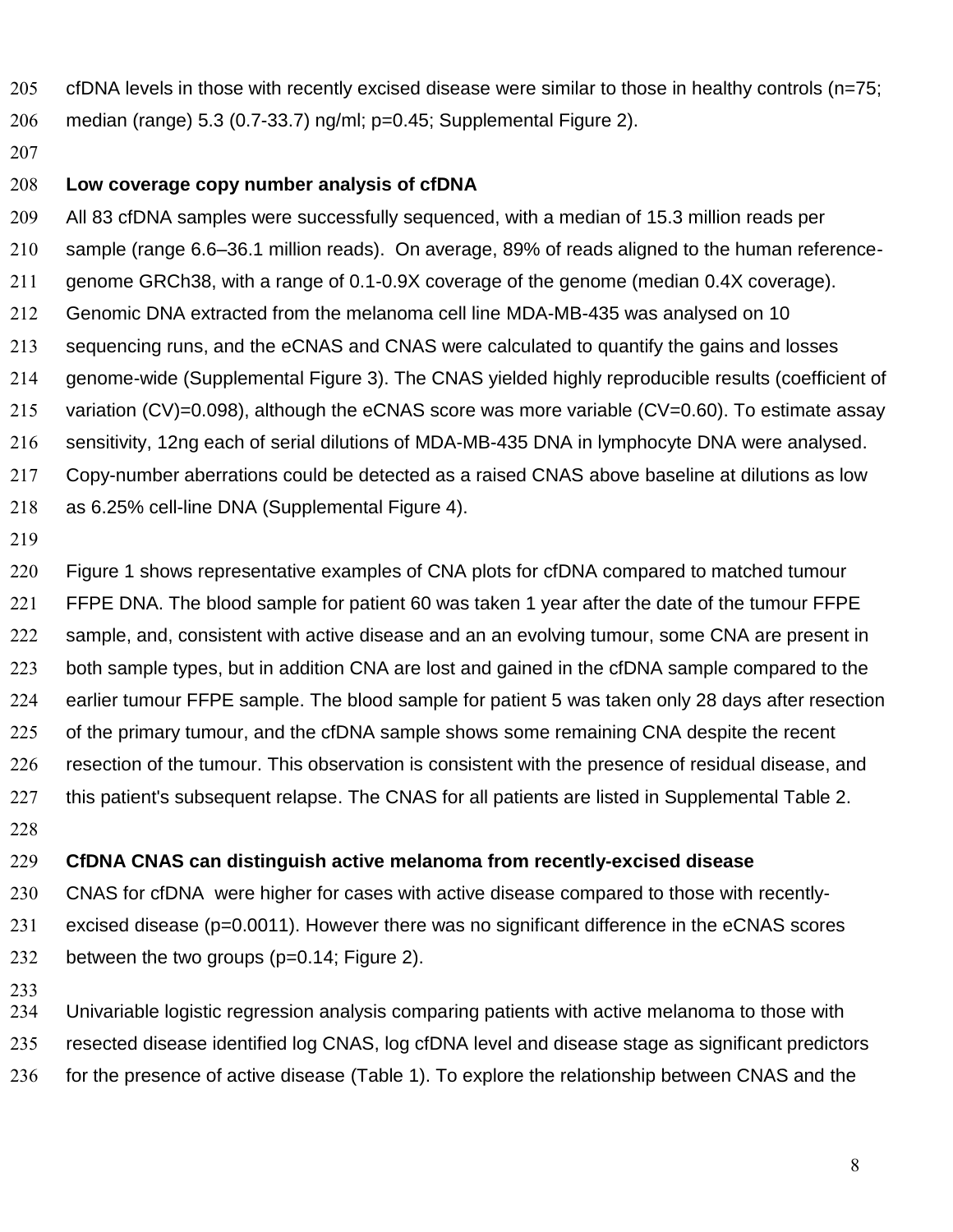presence of active disease, patients were grouped according to their CNAS quartile. Those in the highest quartile had a significantly increased risk of active disease (OR (95% CI) 46.7 (5.0, 431.6), 239 p=0.001) compared to those in the lower three quartiles. A multivariable logistic regression analysis, adjusting for cfDNA level and stage, and including a binary coding of logCNAS (above 241 and below the  $75<sup>th</sup>$  percentile), showed that CNAS was a significant predictor of active disease (OR (95% CI) 17.4 (1.6, 190.9), p=0.019, area under ROC=0.90, Table 1).

#### **The cfDNA CNAS is associated with patient survival**

Univariable Cox regression analysis identified log CNAS, log cfDNA level, disease stage, BRAF V600E status and the presence of active disease as significant predictors of overall survival in 247 melanoma patients (Table 2). Mortality was higher among those with log CNAS above the  $75<sup>th</sup>$ percentile, with HR (95% CI) of 7.7 (4.2,14.2); p<0.0001, Figure 3). Median overall survival for 249 those with CNAS above the  $75<sup>th</sup>$  percentile was 13.5 months, compared to 73.8 months for those with scores <75<sup>th</sup> percentile. This association remained significant after adjusting for the other variables (HR (95%CI) 3.4, (1.5–7.9, p=0.005) (Table 2).

#### **DISCUSSION**

This study aimed to use low coverage copy-number analysis in cfDNA to detect active disease in melanoma. This assay does not require any prior knowledge about which mutations are present in the tumour, unlike methods which track tumour-specific mutations. We have successfully generated copy-number profiles using low-coverage whole-genome sequencing with very low-input DNA, thus demonstrating the utility of this de novo approach, which could have clinical applicability 260 in a variety of other cancer sub-types. While we have presented representative examples of CNA 261 plots in cfDNA compared with matched FFPE tumour DNA in Figure 1, we did find that for some cases with active disease, the cfDNA CNA plots showed a paucity of copy-number aberrations, 263 despite the corresponding tumour DNA harbouring multiple aberrations. While some of this may be explained by the 'dilution effect' (tumour-derived aberrant DNA occurring in the background of predominantly wild-type circulating DNA makes smaller aberrations more dificult to detect in cfDNA), this represents a limitation of this approach. The modest limit of detection (6.25%) of our 267 low-coverage approach suggests it is unlikely to be sensitive enough to detect the presence of active disease in very early-stage disease (where the fraction of tumour-derived DNA is generally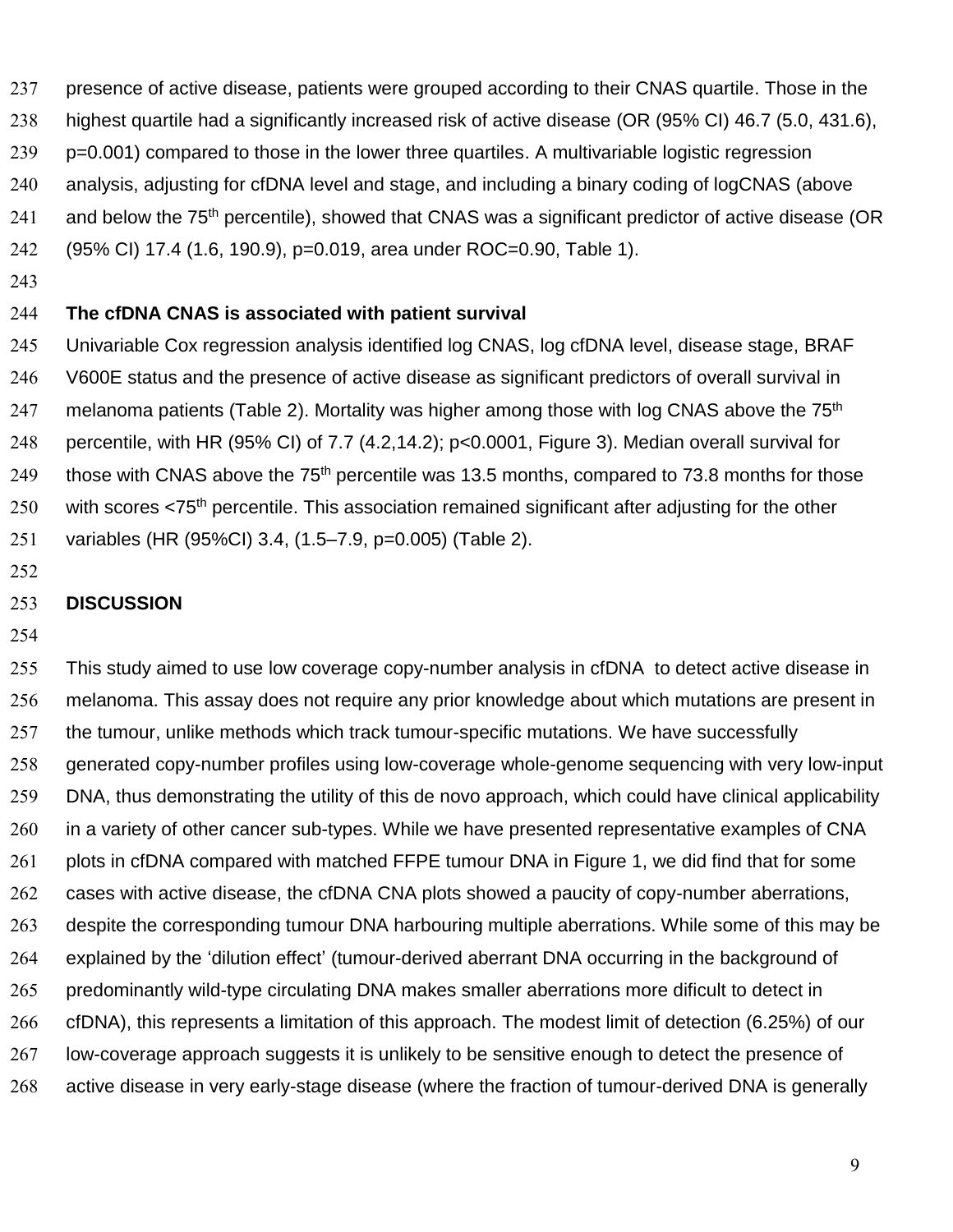below 1%). However, the promise of this approach in detecting relapsed metastatic disease (which is often of moderate-high volume in terms of disease burden) should be highlighted. The sensitivity of this approach can be improved by combining it with targeted point-mutation detection assays, given the high prevalence of BRAF/NRAS mutations in melanoma. The detection rate of the BRAF V600E mutation in our cfDNA samples (18%) is much lower than the expected prevalence of BRAF-mutated melanoma, reflecting the limited sensitivity of the technique used (Sanger sequencing). The use of more sensitive techniques, such as droplet digital PCR, can significantly increase the detection rate.

We demonstrated that cfDNA is relatively stable in plasma that is appropriately processed and 279 stored at -80 $\mathbb{C}$ , for up to 7 years, with a low median decrease in yield over that ti me period. We have previously shown that the phenol-chloroform based extraction method gave higher cfDNA yields compared to kit-based extraction, (although kit-based approaches are more amenable to high-throughput) [20]. It is likely that the different extraction methods used on the two occasions could also be contributing to the difference in yields, suggesting that the median drop of 2.8 ng/ml could be an over-estimate of the effects of storage time. As others have shown [11-13,23], we found higher levels of cfDNA in melanoma patients, in particular in those with active disease, compared to controls. It is well established that cfDNA levels can be elevated in other pathological processes, other than cancer, and following recent surgery, therefore cfDNA level analysis alone is not a sufficient indicator of the presence of active melanoma. In our cohort, the median duration from surgery to sampling was 25 days, so, given the short half-life of cfDNA, any temporary rise in cfDNA levels due to surgery would have recovered by the time of blood-sampling.

Comparison of the CNAS and eCNAS methods of scoring demonstrated the CNAS to be more reproducible. The CNAS is a genome-wide score (Heitzer et al [21]) which captures the entire spectrum of copy-number aberrations regardless of amplitude or length of aberration. In contrast, 295 the eCNAS score (similar to the PGA score  $[22,24]$ ) focuses on the 95-99<sup>th</sup> percentile of copy-number ratios, ignoring the potentially significant contribution made by smaller aberrations, which may be quite numerous, and it may also exclude some large aberrations.

The representative cfDNA CNA plots in Figure 1 illustrate that there may be potential to use this approach to track disease evolution and progression. However the CNA plots for some cases with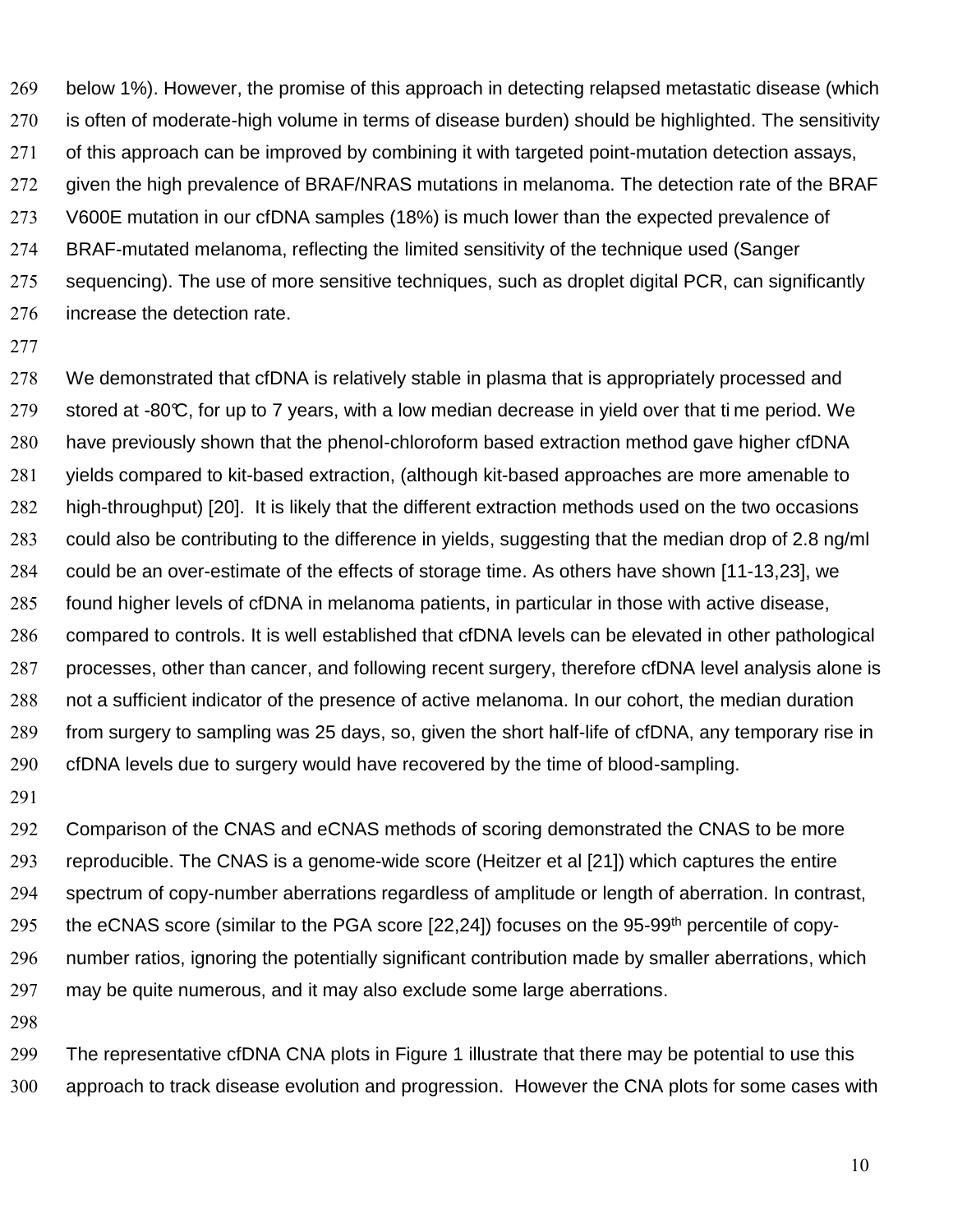active disease showed few copy-number aberrations compared to the corresponding primary tumour DNA. This can arise due to reduction in tumour burden following treatment, and the dilution of the circulating tumour DNA in the plasma, making detection of CNA more challenging. Despite this issue, the CNAS for all cases in the present study were above the limit of detection shown in Supplemental Figure 4, allowing meaningful interpretation of the results.

Our results showed that the CNAS for cases with active disease were significantly higher than those with resected disease (p=0.0011). We note however that there is a wide variation in the CNAS, with some overlap between the scores for active and resected cases. It is possible that the presence of microscopic residual disease in some patients with resected disease may be contributing to higher scores in those patients, as suggested by the CNA profile for patient 5 shown in Figure 1.

We have also established a multivariable model (based on the CNAS, cfDNA level and disease stage) which is a good discriminator of active disease, with area under ROC of 0.90. There have been a number of recent publications which have utilised cfDNA to differentiate melanoma cases from controls [9] or to assess treatment response in melanoma [25,26]. These studies utilised either cfDNA levels, mutation analysis (predominantly BRAF) or cfDNA integrity indices (or a combination of these approaches) in their analyses. We further demonstrated, using a multivariable Cox regression analysis correcting for other factors known to affect survival, that high CNAS scores (>75<sup>th</sup> percentile) were associated with significantly poorer survival. Although our study was not powered to determine differences by disease stage,, these results are comparable to those of others [27, 28] who observed that cfDNA predicts relapse and survival in stage II/III melanoma patients. It would be of value to explore the effects of stage in a larger cohort.

The study has some limitations. The modest limit of detection (6.25%) suggests that the CNAS is unlikely to be sensitive enough to detect very early-stage disease (where the fraction of tumour-derived DNA is generally below 1%). In order to improve sensitivity, the CNA approach could be combined with other genomic markers such as mutation burden in cfDNA. The low detection rate of the BRAF V600E mutation in our cfDNA (18% compared to 45% in tumour material) reflects the limited sensitivity of the technique used for this pilot (Sanger sequencing). A further limitation of this study is the relatively small sample size of the study cohort. While the study had over 90% power to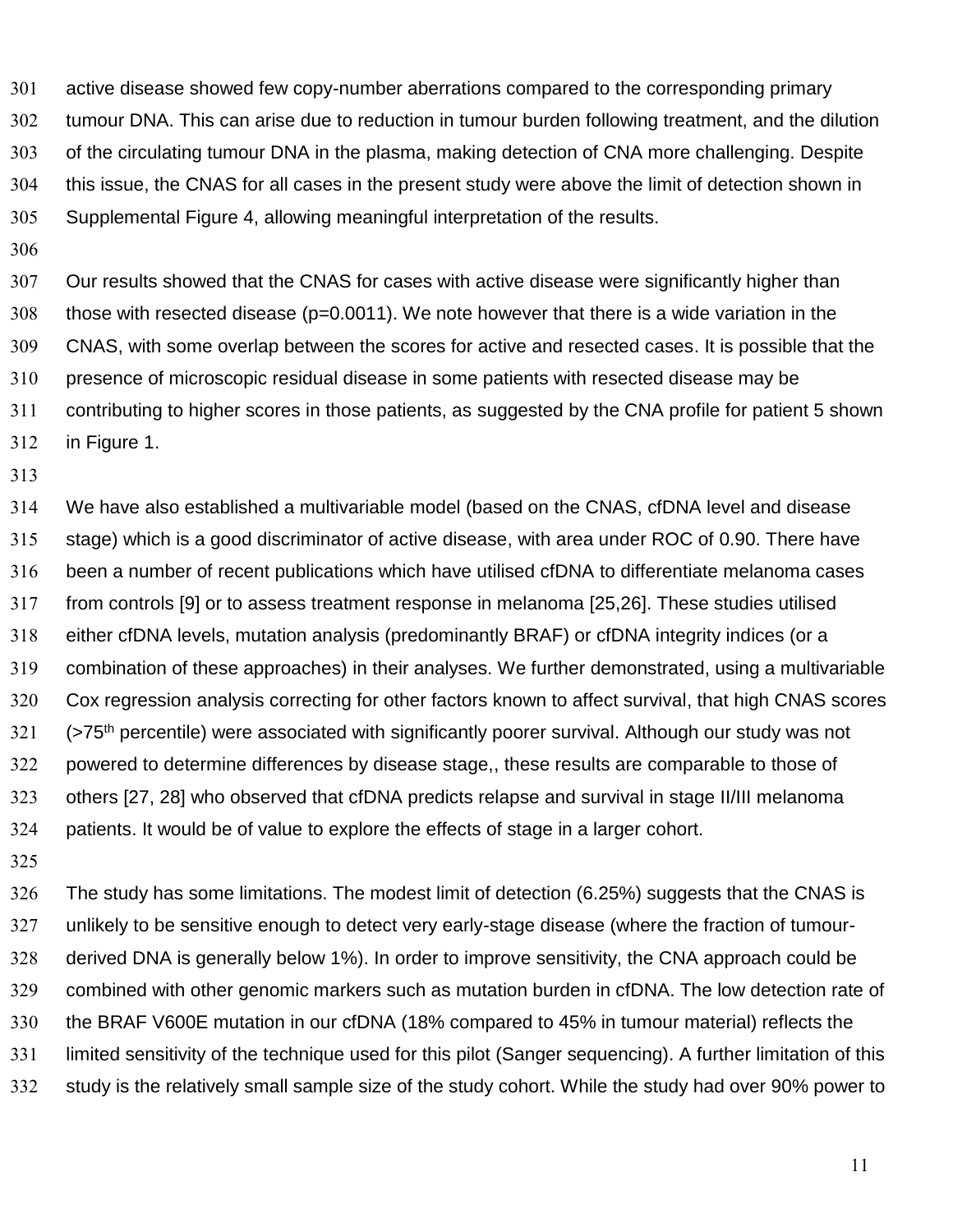- detect the observed difference in mean log CNAS between active and resected disease, a larger
- replication cohort is required to validate the results and fully assess the performance of the CNAS
- controlling for other relevant factors including disease stage and treatment.
- 

To our knowledge, this is the first application of a cfDNA copy-number approach to predict active disease and survival in melanoma . Furthermore, our observed associations of CNAS with these traits suggest that longitudinal analysis of copy-number profiles in melanoma patients is warranted. The CNAS may act as an early marker of relapsed disease, that could be applied in both research and clinical settings.

**ACKNOWLEDGEMENTS:** We are grateful to all the patients and their relatives who took part in this study. We would like to thank Emillie Jarratt for her help with highly parallel sequencing.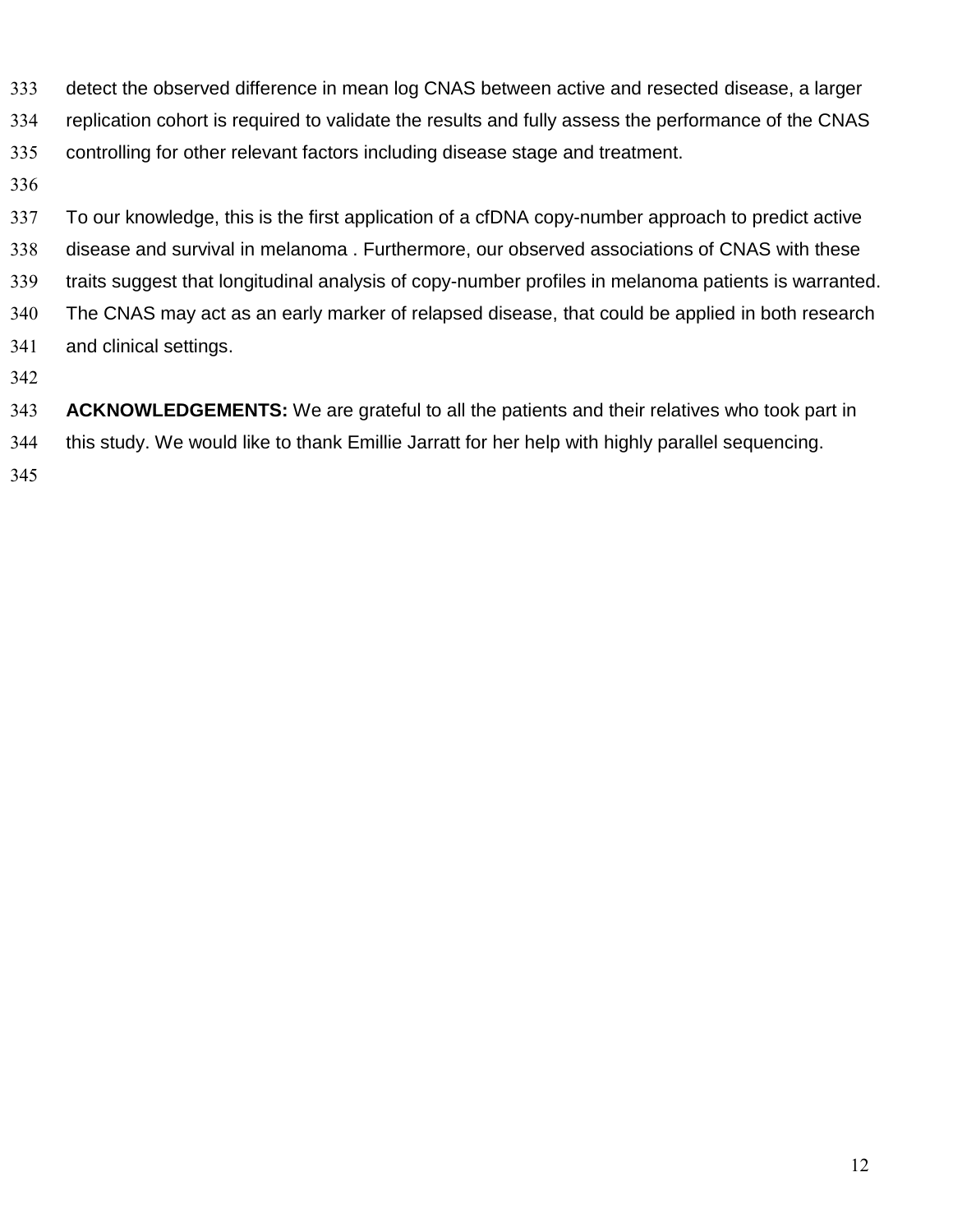# **REFERENCES**

| 347        | http://www.cancerresearchuk.org/health-professional/cancer-statistics/statistics-by-cancer-<br>$1_{\cdot}$                                                                    |
|------------|-------------------------------------------------------------------------------------------------------------------------------------------------------------------------------|
| 348        | type/skin-cancer (Accessed May 2018).                                                                                                                                         |
| 349        | Balch CM, Gershenwald JE, Soong SJ, Thompson JF, Atkins MB, Byrd DR et al. Final<br>2.                                                                                        |
| 350        | version of 2009 AJCC melanoma staging and classification. J Clin Oncol 2009;27(36):6199-206.                                                                                  |
| 351        | Salti GI, Kansagra A, Warso MA, Ronan SG, Das Gupta TK. Clinical node-negative thick<br>3.                                                                                    |
| 352        | melanoma. Archives of surgery (Chicago, III : 1960). 2002;137(3):291-5.                                                                                                       |
| 353        | Larkin J, Ascierto PA, Dreno B, Atkinson V, Liszkay G, Maio M et al. Combined vemurafenib<br>4.                                                                               |
| 354        | and cobimetinib in BRAF-mutated melanoma. N Engl J Med 2014; 371:1867-1876.                                                                                                   |
| 355        | Robert C, Karaszewska B, Schachter J, Rutkowski P, Mackiewicz A. Stroiakovski D et al.<br>5.                                                                                  |
| 356        | Improved overall survival in melanoma with combined dabrafenib and trametinib. N Engl J Med                                                                                   |
| 357        | 2015; 372:30-39.                                                                                                                                                              |
| 358        | Hodi FS, O'Day SJ, McDermott DF, Weber RW, Sosman JA, Haanen JB et al. Improved<br>6.                                                                                         |
| 359        | survival with ipilimumab in patients with metastatic melanoma. N Engl J Med 2010;363(8):711-23.                                                                               |
| 360        | Wolchok JD, Kluger H, Callahan MK, Postow MA, Rizvi NA, Lesokhin AM et al. Nivolumab<br>7.                                                                                    |
| 361        | plus ipilimumab in advanced melanoma. N Engl J Med 2013;369(2):122-33.                                                                                                        |
| 362        | Teare MD, Woll PJ. Genomic tests: unreliable for cancer? A focus on circulating DNA and<br>8.                                                                                 |
| 363        | lung cancer. Expert Rev Mol Diagn 2007;7(6):699-702.                                                                                                                          |
| 364        | van der Vaart M, Pretorius PJ. Is the role of circulating DNA as a biomarker of cancer being<br>9.                                                                            |
| 365        | prematurely overrated? Clin Biochem 2010;43(1-2):26-36                                                                                                                        |
| 366        | Mori T, O'Day SJ, Umetani N, Martinez SR, Kitago M, Koyanagi K, et al. Predictive Utility of<br>10.                                                                           |
| 367        | Circulating Methylated DNA in Serum of Melanoma Patients Receiving Biochemotherapy. J Clin                                                                                    |
| 368        | Oncol. 2005;23(36):9351-8.                                                                                                                                                    |
| 369        | Bettegowda C, Sausen M, Leary RJ et al. Detection of circulating tumor DNA in early- and<br>11.                                                                               |
| 370        | late-stage human malignancies. Sci Transl Med 2014;6(224):224ra24.                                                                                                            |
| 371        | Gray ES, Rizos H, Reid AL, Boyd SC, Pereira MR, Lo J, et al. Circulating tumor DNA to<br>12.                                                                                  |
| 372        | monitor treatment response and detect acquired resistance in patients with metastatic melanoma.                                                                               |
| 373        | Oncotarget. 2015;6(39):42008-18.                                                                                                                                              |
| 374        | Girotti MR, Gremel G, Lee R, Galvani E, Rothwell D, Viros A, et al. Application of<br>13.                                                                                     |
| 375        | Sequencing, Liquid Biopsies, and Patient-Derived Xenografts for Personalized Medicine in                                                                                      |
| 376        | Melanoma. Cancer discovery. 2016;6(3):286-99.<br>14.                                                                                                                          |
| 377        | Wong SQ, Raleigh JM, Callahan J, Vergara IA, Ftouni S, Hatzimihalis A, et al. Circulating                                                                                     |
| 378<br>379 | Tumor DNA Analysis and Functional Imaging Provide Complementary Approaches for<br>Comprehensive Disease Monitoring in Metastatic Melanoma. JCO Precision Oncology. 2017(1):1- |
| 380        | 14.                                                                                                                                                                           |
| 381        | Diaz LA, Jr., Bardelli A. Liquid biopsies: genotyping circulating tumor DNA. J Clin Oncol<br>15.                                                                              |
| 382        | 2014;32(6):579-86.                                                                                                                                                            |
| 383        | Murtaza M, Dawson SJ, Tsui DW, Gale D, Forshew T, Piskorz AM et al. Non-invasive<br>16.                                                                                       |
| 384        | analysis of acquired resistance to cancer therapy by sequencing of plasma DNA. Nature                                                                                         |
| 385        | 2013;497(7447):108-12.                                                                                                                                                        |
| 386        | Thierry AR, Mouliere F, El Messaoudi S, Mollevi C, Lopez-Crapez E, Rolet F, et al. Clinical<br>17.                                                                            |
| 387        | validation of the detection of KRAS and BRAF mutations from circulating tumor DNA. Nature Med                                                                                 |
| 388        | 2014;20(4):430-5.                                                                                                                                                             |
| 389        | Garcia-Murillas I, Schiavon G, Weigelt B, Ng C, Hrebien S, Cutts RJ, et al. Mutation tracking<br>18.                                                                          |
| 390        | in circulating tumor DNA predicts relapse in early breast cancer. Science Transl Med                                                                                          |
| 391        | 2015;7(302):302ra133.                                                                                                                                                         |
| 392        | Network CGA. Genomic classification of cutaneous melanoma. Cell 2015;161(7):1681-96.<br>19.                                                                                   |
|            |                                                                                                                                                                               |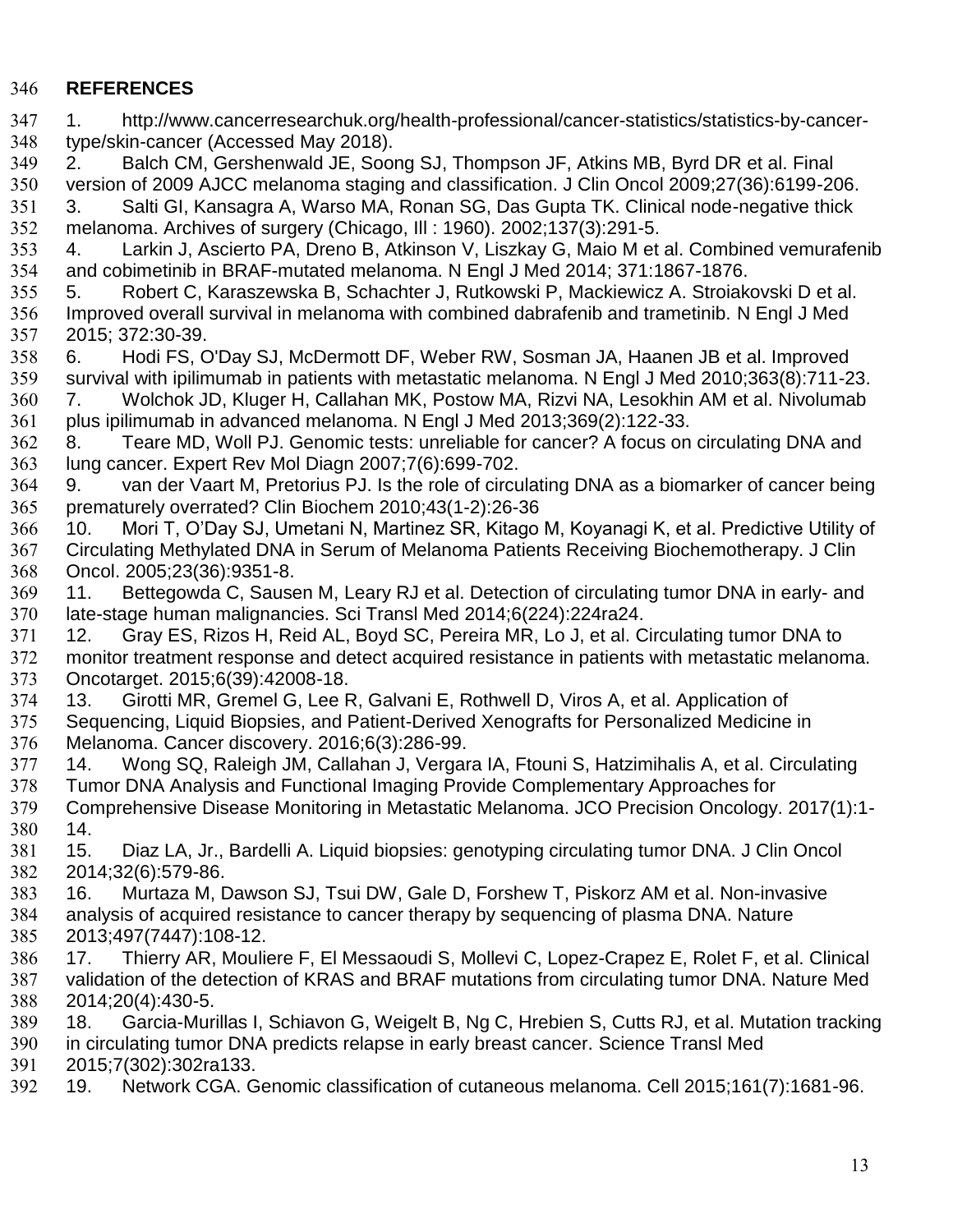- 20. Xue XY, Teare MD, Holen I, Zhu YM, Woll PJ. Optimizing the yield and utility of circulating cell-free DNA from plasma and serum. Clin Chim Acta 2009;404(2):100-4.
- 21. Heitzer E, Ulz P, Belic J, Gutschi S, Quehenberger F, Fischereder K, et al. Tumor-associated copy number changes in the circulation of patients with prostate cancer identified through whole-genome sequencing. Genome Med 2013;5(4):30.
- 22. Xia S, Huang CC, Le M, Dittmar R, Du M, Yuan T, et al. Genomic variations in plasma cell free DNA differentiate early stage lung cancers from normal controls. Lung Cancer 2015;90(1):78- 84.
- 23. Daniotti M, Vallacchi V, Rivoltini L, Patuzzo R, Santinami M, Arienti F, et al. Detection of mutated BRAFV600E variant in circulating DNA of stage III-IV melanoma patients. Int J Cancer 2007;120(11):2439-44.
- 24. Xia S, Kohli M, Du M, Dittmar RL, Lee A, Nandy D, et al. Plasma genetic and genomic abnormalities predict treatment response and clinical outcome in advanced prostate cancer. Oncotarget 2015;6(18):16411-21.
- 25. Tsao SC, Weiss J, Hudson C, Christophi C, Cebon J, Behren A, Dobrovic A. Monitoring response to therapy in melanoma by quantifying circulating tumour DNA with droplet digital PCR for BRAF and NRAS mutations. Sci Rep 2015;5:11198.
- 26. Lipson EJ, Velculescu VE, Pritchard TS, Sausen M, Pardol DM, Topalian SL, Diaz LA, Jr.
- Circulating tumor DNA analysis as a real-time method for monitoring tumor burden in melanoma
- patients undergoing treatment with immune checkpoint blockade. J Immunother Cancer 2014;2(1):42.
- 27. Lee RJ, Gremel G, Marshall A, Myers KA, Fisher N, Dunn JA, et al. Circulating tumor DNA
- predicts survival in patients with resected high risk stage II/III melanoma. Ann Oncol 2017 [Epub ahead of print].
- 28. [Valpione S,](https://www.ncbi.nlm.nih.gov/pubmed/?term=Valpione%20S%5BAuthor%5D&cauthor=true&cauthor_uid=29175734) [Gremel G,](https://www.ncbi.nlm.nih.gov/pubmed/?term=Gremel%20G%5BAuthor%5D&cauthor=true&cauthor_uid=29175734) [Mundra P,](https://www.ncbi.nlm.nih.gov/pubmed/?term=Mundra%20P%5BAuthor%5D&cauthor=true&cauthor_uid=29175734) Middlehurst P, Galvani E, Girotti MR, et al. Plasma total cell-free DNA (cfDNA) is a surrogate biomarker for tumour burden and a prognostic biomarker for
- survival in metastatic melanoma patients. Eur J Cancer 2018 Jan;88:1-9.
-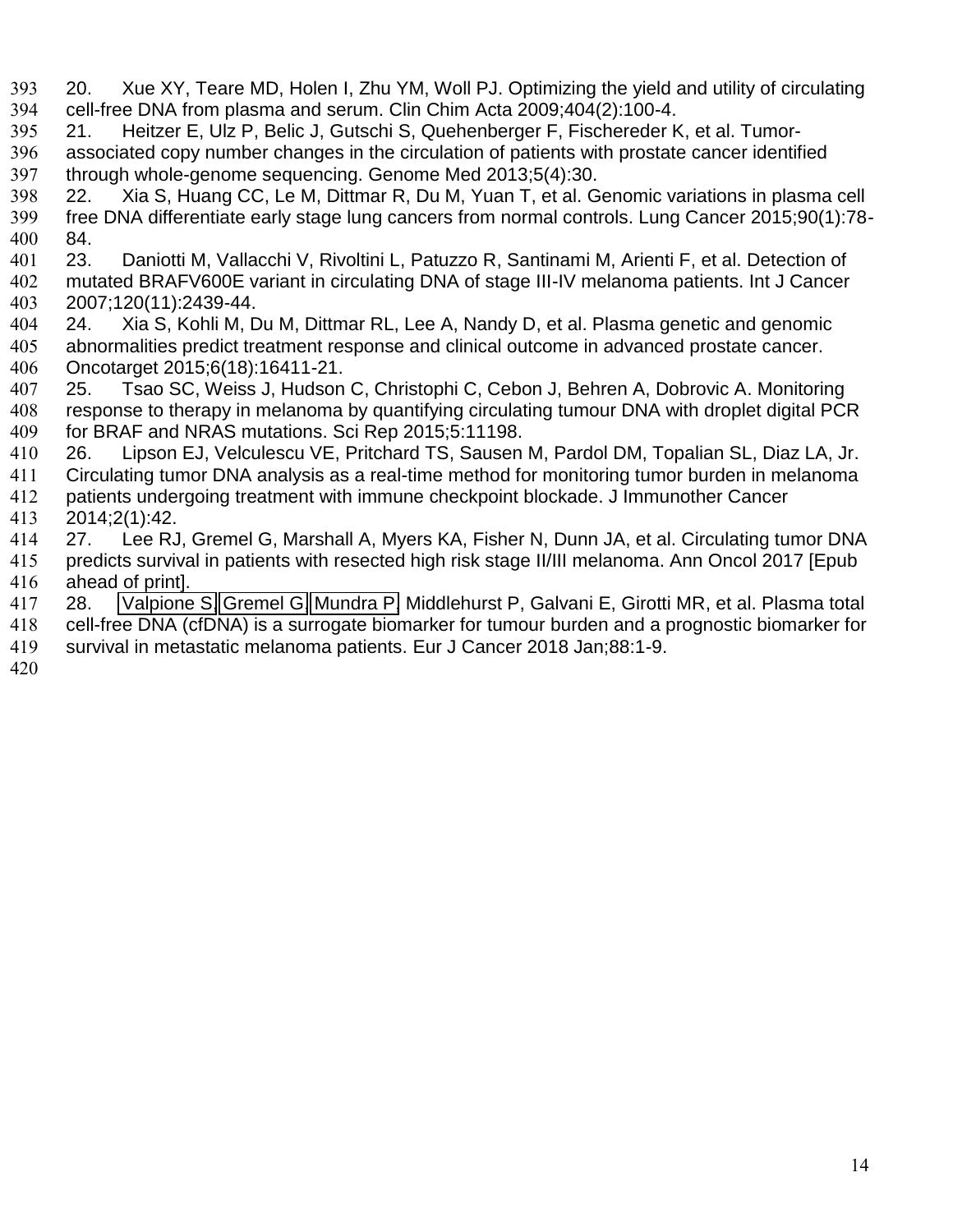## **Table 1: Logistic regression analysis**

| Univariable analysis              |           |          |                |            |  |  |
|-----------------------------------|-----------|----------|----------------|------------|--|--|
|                                   | <b>OR</b> | p-value  | 95% CI         | <b>AUC</b> |  |  |
| log CNAS                          | 3.1       | 0.002    | $1.5 - 6.2$    | 0.71       |  |  |
| log eCNAS                         | 3.1       | 0.099    | $0.8 - 12.2$   | 0.59       |  |  |
| log cfDNA level                   | 4.2       | < 0.0001 | $1.9 - 9.2$    | 0.75       |  |  |
| cfDNA category <sup>a</sup>       | 12.8      | 0.001    | $2.7 - 60.0$   | 0.68       |  |  |
| <b>Stage</b>                      | 42        | < 0.0001 | $8.8 - 201.3$  | 0.81       |  |  |
| Age                               | 1.0       | 0.79     | $0.96 - 1.02$  | 0.53       |  |  |
| <b>Gender</b>                     | 1.2       | 0.69     | $0.5 - 2.9$    | 0.52       |  |  |
| <b>BRAF status</b>                | 1.3       | 0.59     | $0.5 - 3.2$    | 0.53       |  |  |
| <b>Multivariable analysis</b>     |           |          |                |            |  |  |
|                                   | <b>OR</b> | p-value  | 95% CI         |            |  |  |
| <b>CNAS category</b> <sup>b</sup> | 17.4      | 0.019    | $1.6 - 190.90$ | ٠          |  |  |
| cfDNA category <sup>a</sup>       | 2.7       | 0.26     | $0.5 - 15.1$   | ٠          |  |  |
| <b>Stage</b>                      | 24.6      | < 0.0001 | 4.4 - 136.9    |            |  |  |

<sup>a</sup> log cfDNA level above and below the 75th percentile, <sup>b</sup> log CNAS above and below the 75th percentile

421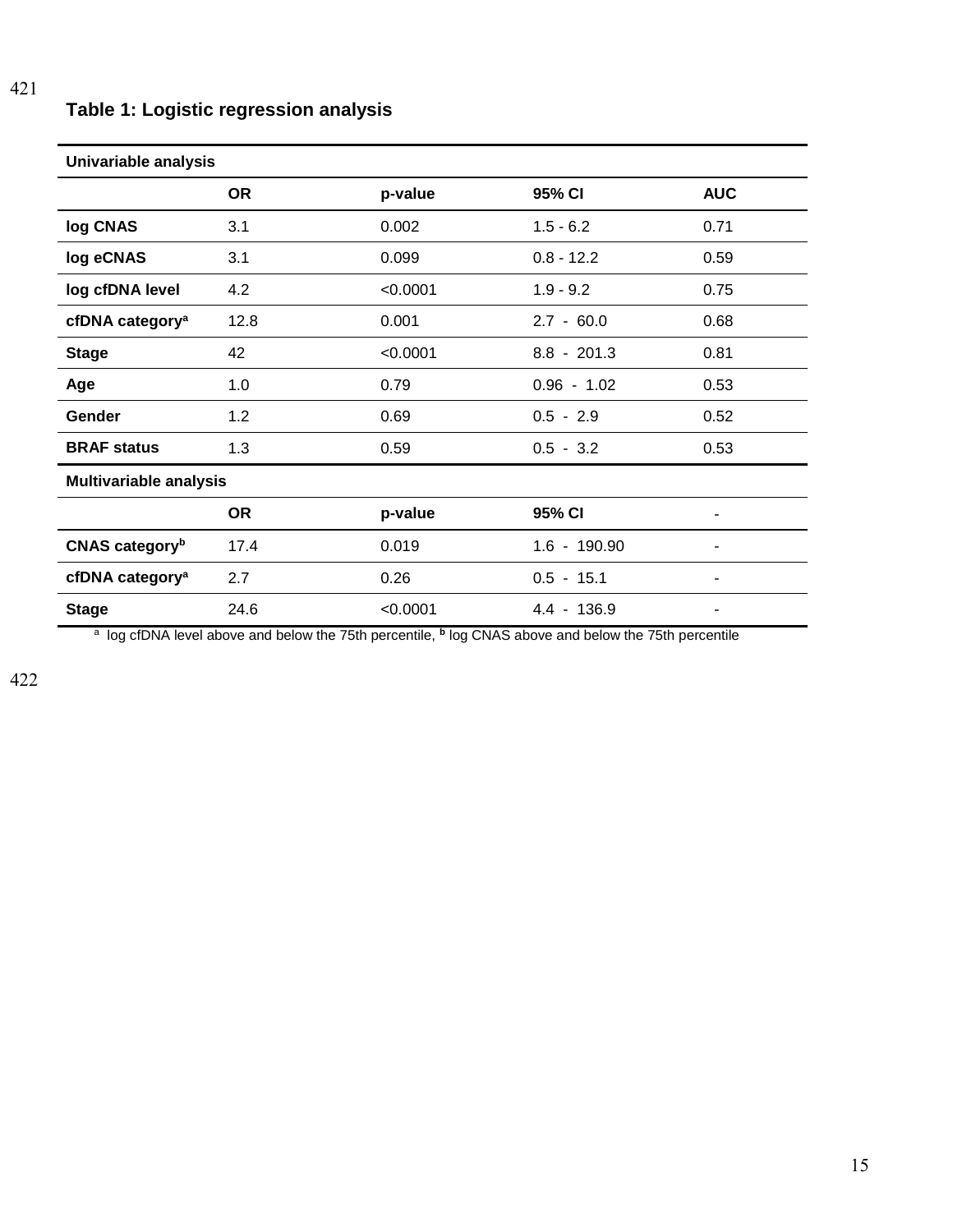424

|                                     | <b>HR</b> | p-value  | 95% CI       |  |  |  |
|-------------------------------------|-----------|----------|--------------|--|--|--|
| <b>Univariable Cox regression</b>   |           |          |              |  |  |  |
| log CNAS                            | 2.1       | < 0.0001 | $1.6 - 2.7$  |  |  |  |
| log eCNAS                           | 2.1       | 0.12     | $0.8 - 5.4$  |  |  |  |
| log cfDNA level                     | 5.5       | < 0.0001 | $3.4 - 8.9$  |  |  |  |
| <b>Stage</b>                        | 9.4       | < 0.0001 | $4.2 - 21.0$ |  |  |  |
| <b>BRAF</b> status                  | 2.6       | 0.001    | $1.4 - 4.5$  |  |  |  |
| Gender                              | 0.7       | 0.23     | $0.4 - 1.3$  |  |  |  |
| <b>Active/Resected</b>              | 9.3       | < 0.0001 | $4.9 - 17.3$ |  |  |  |
| <b>Multivariable Cox regression</b> |           |          |              |  |  |  |
| <b>CNAS category<sup>a</sup></b>    | 3.4       | 0.005    | $1.5 - 7.9$  |  |  |  |
| cfDNA category <sup>b</sup>         | 2.3       | 0.032    | $1.1 - 4.8$  |  |  |  |
| <b>Stage</b>                        | 3.2       | 0.016    | $1.2 - 8.2$  |  |  |  |
| <b>BRAF status</b>                  | 3.2       | < 0.0001 | $1.7 - 6.1$  |  |  |  |
| <b>Active/Resected</b>              | 4.7       | < 0.0001 | $2.1 - 10.6$ |  |  |  |

425<br>426

425 a log CNAS above and below the 75th percentile, <sup>b</sup> log cfDNA level above and below the 75th percentile